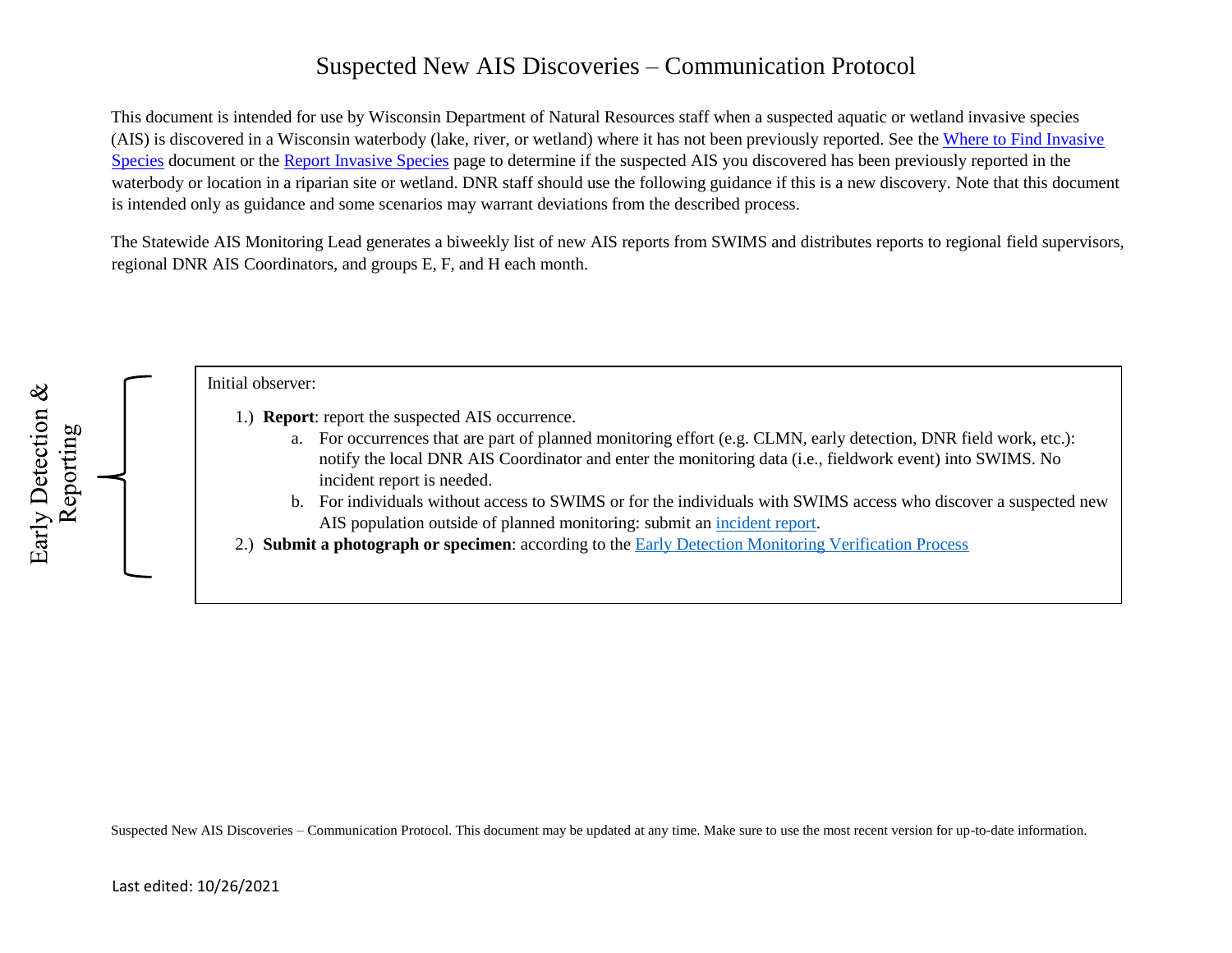

\*The regional DNR AIS Coordinator may (with Supervisor approval) appoint another person to act as a regional coordinator or to complete individual tasks. However, it is the responsibility of the Regional DNR AIS Coordinator to ensure that assigned steps in the communication protocol are complete.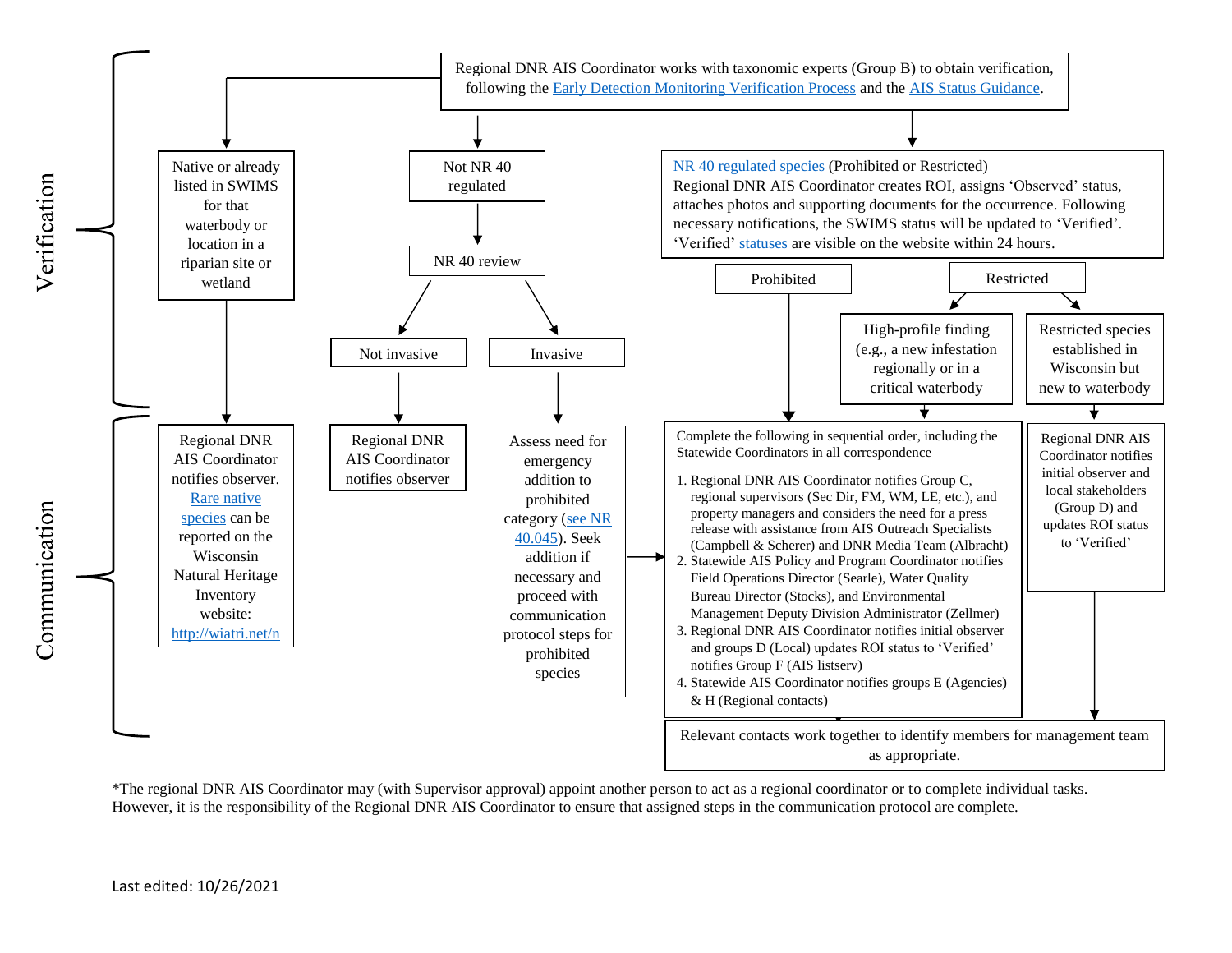**The following tables are not comprehensive** but provide an initial set of contacts. They presume the identified individuals will directly make further contacts within their organizations. **Contact only affected agencies and organizations.** 

## **Group A – Regional DNR AIS Coordinators: (Anyone can notify)**

See WDNR website[:](http://dnr.wi.gov/lakes/invasives/Contacts.aspx?role=AIS_RE_COORD) [http://dnr.wi.gov/lakes/invasives/Contacts.aspx?role=AIS\\_RE\\_COORD](http://dnr.wi.gov/lakes/invasives/Contacts.aspx?role=AIS_RE_COORD)

## **Group B – Taxonomic Experts: (Regional DNR AIS Coordinator notifies)**

To access the list of certified verifiers, **first log in to SWIMs**, then click the following link: <https://prodoasint.dnr.wi.gov/swims/downloadDocument.do?id=162254639> Only DNR staff on a DNR computer can access this link. Consult the Statewide AIS Monitoring Lead if further verification is needed or for approval of verification by individuals not listed.

| Group C – DNR Central AIS Team: (Regional DNR AIS Coordinator notifies)                                                                                                                                                  |                                                     |                                |                    |  |  |
|--------------------------------------------------------------------------------------------------------------------------------------------------------------------------------------------------------------------------|-----------------------------------------------------|--------------------------------|--------------------|--|--|
| Invasive Species Project Coordinator                                                                                                                                                                                     | Tara Bergeson<br><u>Tara.bergeson@wisconsin.gov</u> |                                | (608) 264-6043     |  |  |
| <b>Section Chief</b>                                                                                                                                                                                                     | Carroll Schaal                                      | Carroll.Schaal@wisconsin.gov   | $(608)$ 261-6423   |  |  |
| AIS Policy and Program Lead                                                                                                                                                                                              | Amy Kretlow                                         | Amy.Kretlow@wisconsin.gov      | $(920) 838 - 2597$ |  |  |
| <b>Statewide AIS Monitoring</b>                                                                                                                                                                                          | Maureen Ferry                                       | Maureen.Ferry@wisconsin.gov    | (608) 261-6450     |  |  |
| Statewide Surface Water Grant                                                                                                                                                                                            | Alison Mikulyuk                                     | Alison.Mikulyuk@wisconsin.gov  | $(608)$ 381-1644   |  |  |
| Statewide Lake Ecologist                                                                                                                                                                                                 | Michelle Nault                                      | Michelle.Nault@wisconsin.gov   | $(608)$ 513-4587   |  |  |
| Statewide APM Lead                                                                                                                                                                                                       | Madi Johansen                                       | Madison.Johansen@wisconsin.gov | $(608)$ 267-3531   |  |  |
| AIS Outreach Specialist                                                                                                                                                                                                  | Tim Campbell                                        | Tim.campbell@wisc.edu          | $(608)$ 267-3531   |  |  |
| <b>AIS Outreach Specialist</b>                                                                                                                                                                                           | Jeanne Scherer                                      | jeanne.scherer@wisc.edu        | $(608)$ 266-0061   |  |  |
| POC for Great Lakes Fish Commission                                                                                                                                                                                      | Brad Eggold                                         | Bradley.Eggold@wisconsin.gov   | (414) 303-0138     |  |  |
| POC for Great Lakes Fish Commission                                                                                                                                                                                      | Kari Fenske                                         | Kari.Fenske@Wisconsin.gov      | $(608)$ 590-5285   |  |  |
| Wetland Invasive Plant Specialist                                                                                                                                                                                        | Matt Puz                                            | Matthew.Puz@Wisconsin.gov      | N/A                |  |  |
| <b>Invasive Plant Coordinator</b>                                                                                                                                                                                        | Jason Granberg                                      | Jason.Granberg@wisconsin.gov   | $(608)$ 267-7758   |  |  |
| Law Enforcement                                                                                                                                                                                                          | <b>Bob Stroess</b>                                  | Robert.Stroess@wisconsin.gov   | $(920)$ 901-1361   |  |  |
| Group D - Local Stakeholders: (Regional DNR AIS Coordinator notifies)<br>Notify only affected stakeholders. This list is not comprehensive. Consider the following groups and other<br>stakeholders who may be affected. |                                                     |                                |                    |  |  |

Specific AIS County Coordinators [\(http://dnr.wi.gov/lakes/invasives/topics.aspx\)](http://dnr.wi.gov/lakes/invasives/topics.aspx)

Site-specific volunteers (CLMN, WAV)

Lake Districts/Associations [\(https://www.uwsp.edu/cnr-ap/UWEXLakes/Pages/organizations/lakelist/default.aspx\)](https://www.uwsp.edu/cnr-ap/UWEXLakes/Pages/organizations/lakelist/default.aspx)

Private consultants who commonly work on the waterbody

Dam Owner/Operator, if applicable

River Associations [\(http://www.wisconsinrivers.org/local-groups\)](http://www.wisconsinrivers.org/local-groups) 

Wetland Organizations

Local Non-profit Organizations

Local Tribes (copy Agency Tribal Liaison, Shelly Allness, on communications between tribal entities and DNR)

Local Universities (interested professors and researchers, e.g. Jake Vander Zanden at UW-Madison)

DNR Lake Coordinators/AIS Specialists [\(http://dnr.wi.gov/lakes/invasives/Contacts.aspx?role=AIS\\_RE\\_COORD](http://dnr.wi.gov/lakes/invasives/Contacts.aspx?role=AIS_RE_COORD) [\)](http://dnr.wi.gov/lakes/invasives/Contacts.aspx?role=AIS_RE_COORD) DNR Fisheries Team Unit Supervisor

DNR Stream Biologist

DNR Wildlife Biologist

DNR Ballast Water Program

Local federal offices (USFWS, NPS, USFS, ACOE)

Others: DNR Wardens, Water guard, Regional Secretary Directors, Municipalities, etc.

Suspected New AIS Discoveries – Communication Protocol. This document may be updated at any time. Make sure to use the most recent version for up-to-date information.